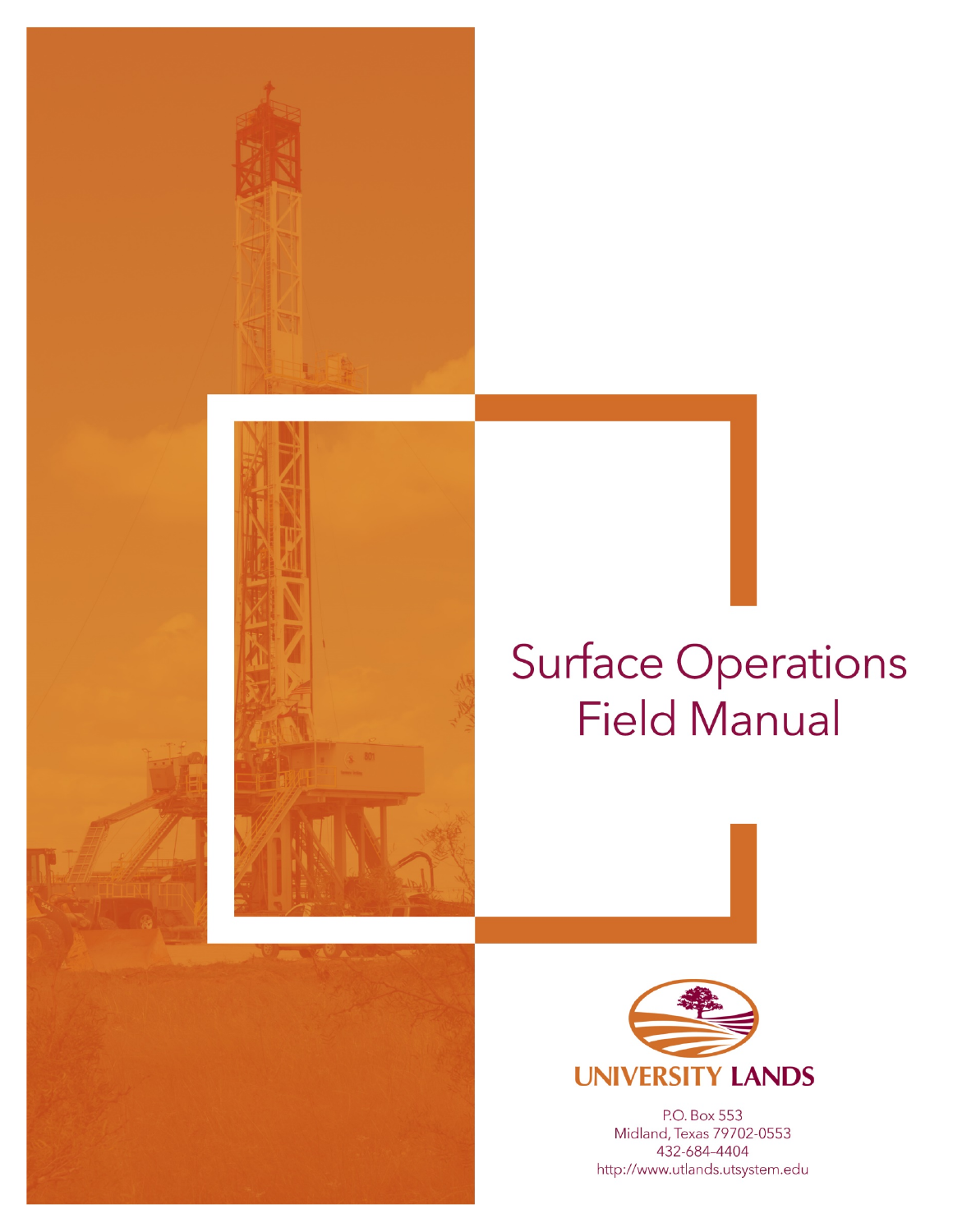# Field Manual of Required Operating Procedures for Oil & Gas Leases

This manual is designed to inform Operators of Oil and Gas Leases on University Lands of required standard operating procedures. In addition to applicable state and federal regulations, all Rules and Regulations of the Board of Regents of the University of Texas, the Board for Lease of University Lands (or successor), and the Texas Railroad Commission, must be followed. Activities not in accordance with such rules and regulations will be addressed as deemed appropriate by University Lands.

Our objective in providing this manual is to establish procedures that will enhance, protect, and preserve University Lands, as well as permit the production of oil and gas in an efficient manner. We are dedicated to working with lessees holding Oil and Gas Leases on University land and the Operators' cooperation is expected and appreciated.

#### To coordinate activities on University Lands, please contact the University Lands designated Field Representative listed at the end of this manual or:

#### [Richard Brantley](mailto:rbrantley@utsystem.edu) Senior Vice President, Operations University Lands

P. O. Box 553 Midland, Texas 79702 (432) 684-4404

Information in this manual is accurate as of the date of publication. For current information, latest updates, and changes in the law, consult www.utlands.utsystem.edu or contact the associate director- surface interests at the address shown above.

#### Revised Mar. 4, 2021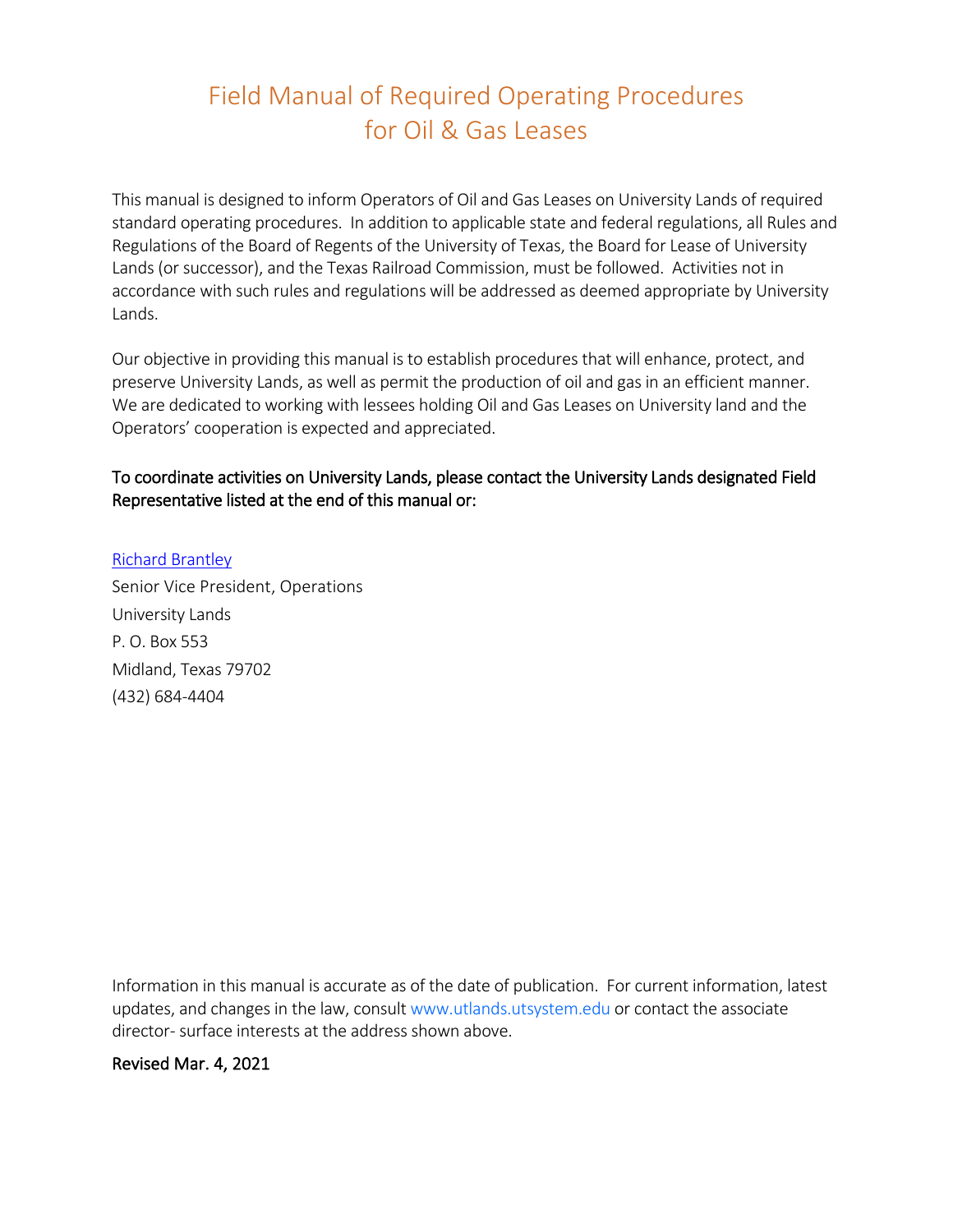### About University Lands

University Lands, under the direction of the Office of Business Affairs, of The University of Texas System is responsible for managing the Permanent University Fund lands and the Trust Minerals. University Lands is comprised of three divisions: Surface Interests, Mineral Interests, and Accounting.

### History of The University Lands

The Permanent University Fund (PUF) lands had their beginning in an address by President Mirabeau B. Lamar to the Third Congress of the Republic of Texas on December 20, 1838. President Lamar strongly urged the Texas Congress to quickly establish the foundations for a vast system of education. On January 26, 1839, fifty leagues (approximately 220,000 acres) of land were set aside from the public domain by the Republic of Texas for the establishment and endowment of a university.

The State of Texas Constitution of 1876 called for the creation of the University of Texas and appropriated one million acres of land for the establishment of a Permanent University Fund. An additional one million acres were added to the PUF in 1883. These lands constitute the bulk of what is commonly referred to as the University lands or PUF lands. Now totaling approximately 2.1 million acres, most of this land is located in the West Texas counties of Andrews, Crane, Crockett, Culberson, Dawson, Ector, El Paso, Gaines, Hudspeth, Irion, Loving, Martin, Pecos, Reagan, Schleicher, Terrell, Upton, Ward, and Winkler.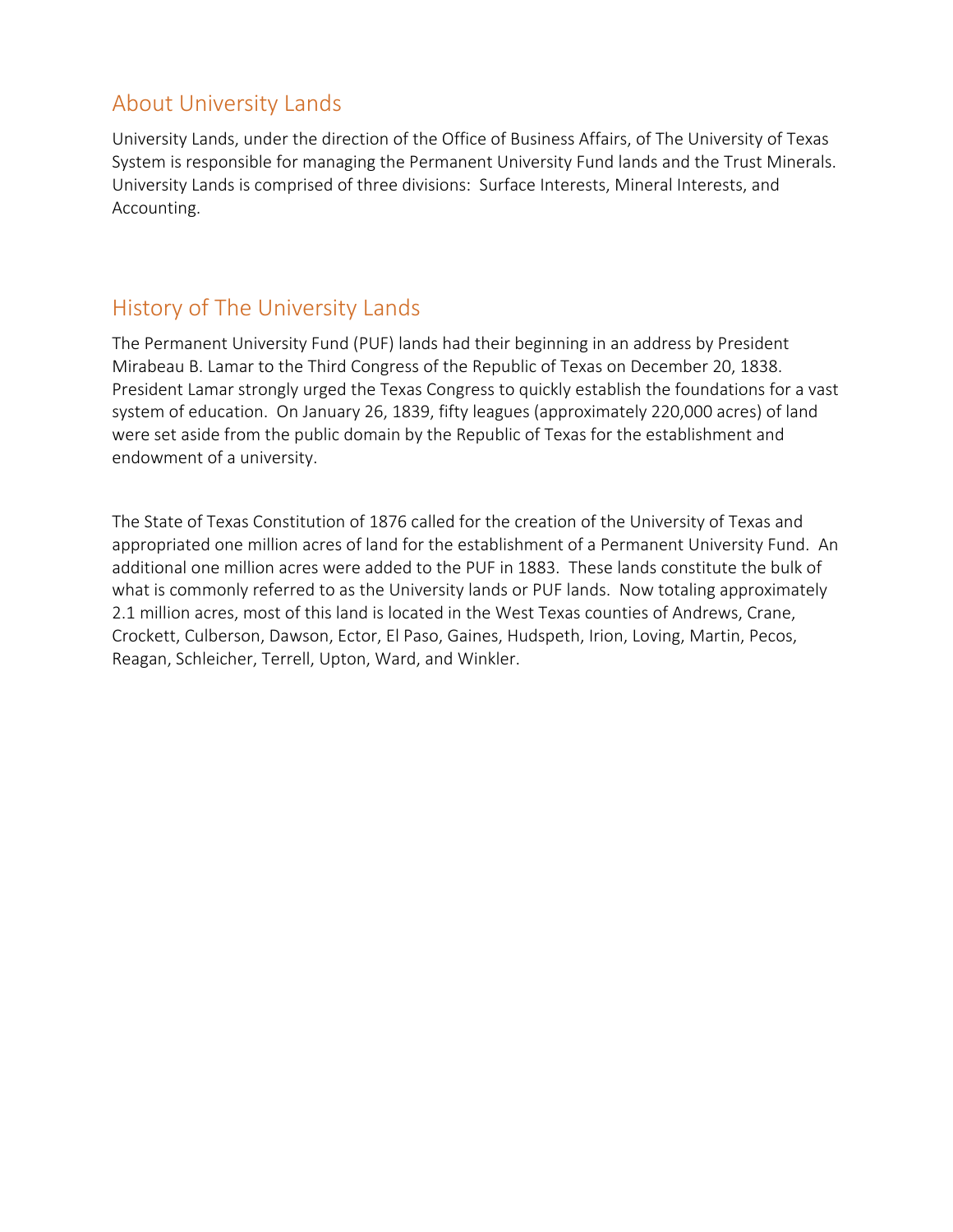# Table of Contents

| I.    | Responsible Party                           | 1              |
|-------|---------------------------------------------|----------------|
| Ш.    | Paperwork, Fees, and Charges for Damages    | 1              |
| III.  | Rights-of-Way                               | $\overline{2}$ |
|       | <b>IV.</b> Location and Drilling Procedures | $\overline{2}$ |
| V.    | Caliche and Other Materials                 | 4              |
| VI.   | Water                                       | 4              |
| VII.  | <b>Frac Pits</b>                            | $\overline{4}$ |
| VIII. | <b>Completed Well Sites</b>                 | 4              |
|       | IX. Production Facilities                   | 5              |
|       | X. Salt Water Disposal                      | 6              |
| XI.   | Flow Lines                                  | 6              |
| XII.  | Pipelines and Gas Gathering Lines           | $\overline{7}$ |
| XIII. | Plugging and Abandonment Procedures         | 8              |
|       | XIV. Lease Surface Maintenance              | 8              |
| XV.   | Roads, Cattle Guards, Gates, and Locks      | 9              |
| XVI.  | Vehicles                                    | 10             |
|       | <b>XVII.</b> Fire Prevention                | 10             |
|       | WIII. Alcoholic Beverages, Hunting, Fishing | 10             |
|       | <b>XIX.</b> Compliance Enforcement Options  | 11             |
| XX.   | <b>Equipment and Best Practices</b>         | 11             |
| XXI.  | Miscellaneous                               | 11             |
| XXII. | University Lands Contacts                   | 12             |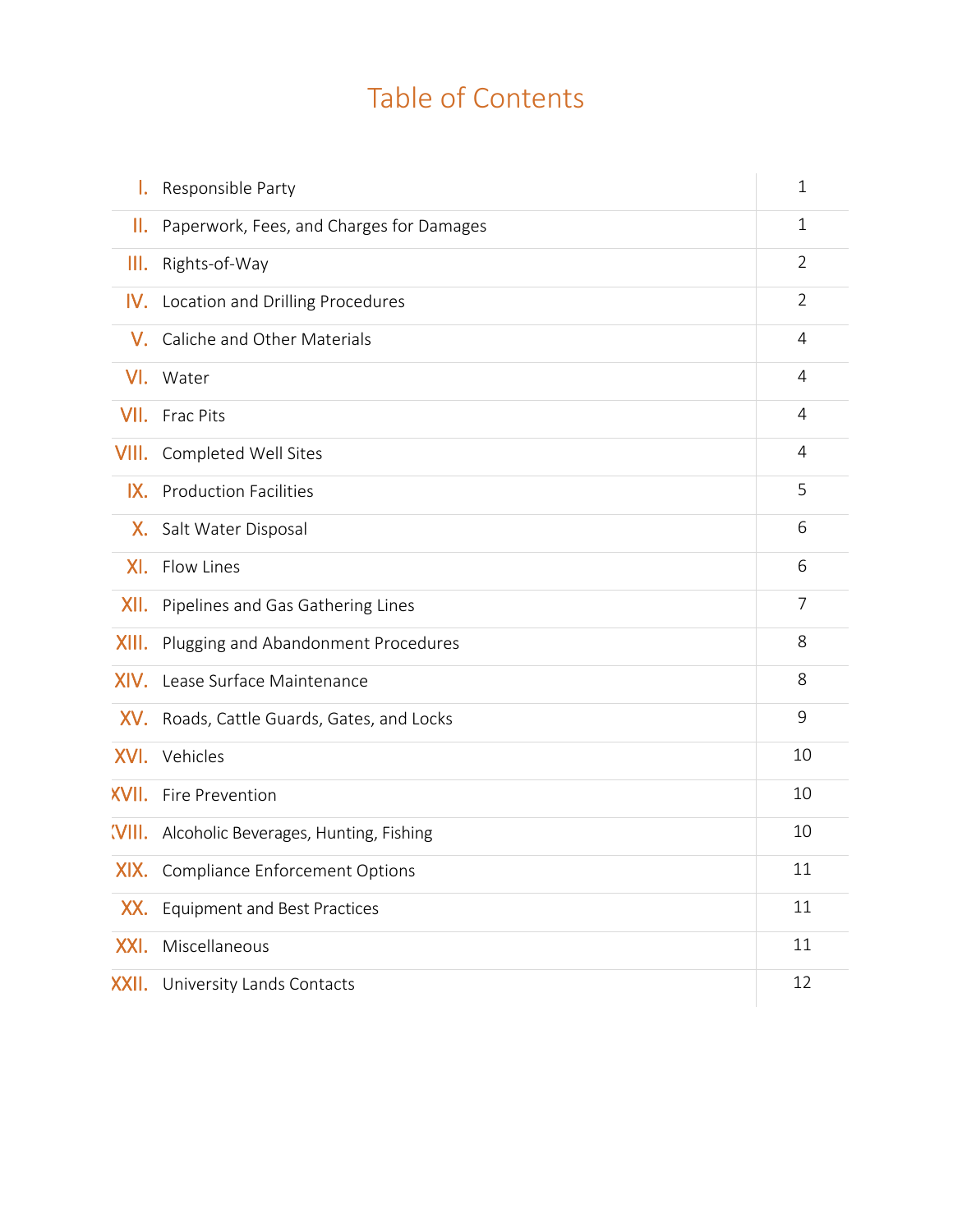### I. Responsible Party

Except where specifically noted, the Oil and Gas Operator (Operator) is primarily responsible to ensure that all requirements in this manual are met and all guidelines are followed. The term "Operator" as used in this manual includes all working-interest owners in the lease(s). University Lands strongly encourages all operators to designate a primary point of contact for University Lands business; communication is best documented through email notifications.

Operators conducting business on University land are responsible for all activities and conduct of their employees, agents, and guests, as well as the employees and agents of drilling contractors, service companies, and all others providing services or materials to their lease(s). Damage to University Lands' property by an Operator or its agents must be reported immediately to the University Lands designated Field Representative by email. Repairs or damages due will be determined based on the most recent University Lands Rate and Damage Schedule. Penalties may be assessed for failure to report damage or for other non-compliance issues. University Lands encourages the Operator to read and become familiar with all conditions set forth in this Manual of Required Operating Procedures, the most recent University Lands Rate and Damage Schedule, the Rules of the Board for Lease of University Lands (or successor), and the Operator's Oil and Gas Lease(s).

University land is frequently subject to multiple uses and all Operators must accommodate all other legal uses by other parties and not interfere in any way beyond the reasonable and necessary conduct of their operations on their lease(s).

The Operator may be liable for livestock deaths, especially deaths resulting from failure to comply with the operating procedures outlined in this manual. Livestock have the right-of-way on lease roads. Livestock killed or injured as a result of oilfield activity are the responsibility of the Operator and must be immediately reported to the designated Field Representative via email.

All production equipment and related material on an Oil and Gas Lease (except equipment and materials specifically covered by an easement or surface lease) becomes the liability and responsibility of the oil and gas lessee when the lease is signed or assigned, regardless of the date of origin of the production equipment and related material. If surplus or abandoned equipment or other material was present on the premises prior to leasing, the current oil and gas lessee is liable for that material. This includes, but is not limited to, abandoned cement bases and foundations, pump jacks, separators, tanks, surplus pipe, tubing, sucker rods, flow lines, gathering lines, transformers, power lines and poles, meters and meter housings, drums, sills, thread protectors, stuffing boxes and swab rubbers, used/old V-Belts, miscellaneous refuse and trash, etc.

#### II. Paperwork, Fees, and Charges for Damages

All paperwork, permit fees, location fees, etc. must be provided to University Lands as required by the lease, applicable law, the Rules of the Board for Lease of University Lands (or successor), or regulations under the authority of the foregoing. Penalties may be assessed for non-compliance. Additionally, all costs of compliance with the requirements outlined in this manual will be at the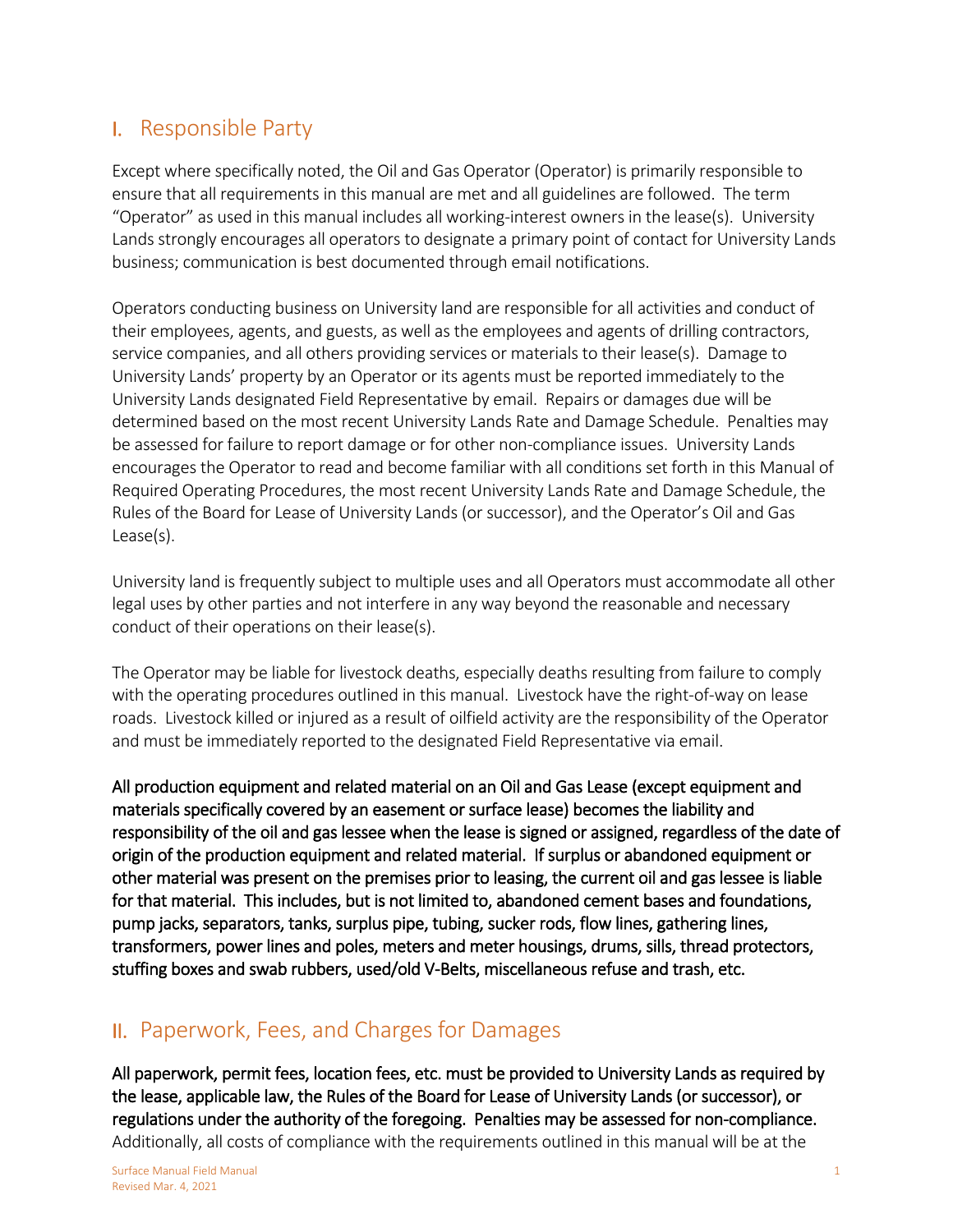Operator's expense, whether carried out by the Operator, by University Lands, or by third parties at the request of University Lands (see contact information on p. 14).

### III. Rights-Of-Way

Any pipeline, flow line, electric line, or other surface appurtenance that is **not entirely on the Oil** and Gas Lease it serves, or which serves more than one Oil and Gas Lease, requires an easement or surface lease, regardless of Lease ownership. Each Oil and Gas Lease grants certain rights to the limited use of the surface; however, these rights do not extend beyond the boundaries of each individual lease, other than ingress and egress to and from the property. Surface Leases are specific as to what they may be used for and are not general in scope. Any addition to the permitted use is prohibited without amendment of the Lease. Easements and Surface Leases are not freely assignable. Written approval to assign is a prerequisite, as is the payment of an administrative fee. For all easements, surface leases, and other rights-of-way issues, please contact the University Lands office at (432) 684-4404. Please refer to our website [http://www.utlands.utsystem.edu/forms\\_procs.aspx](http://www.utlands.utsystem.edu/forms_procs.aspx) to download and electronically submit applications for commercial leases, easements (pipeline, power line, fiber optic, road), and Salt Water Disposal (SWD) contracts. NOTE that there are new requirements for GIS data formats located at the bottom of easement applications. Applications will NOT be processed unless the required information is received.

# IV. Location and Drilling Procedures

- a. The University Lands designated Field Representative must be notified via email prior to staking wells, loading caliche, constructing or repairing roads, building locations, or performing any other dirt work.
- b. The University Lands designated Field Representative must be notified via email at least three (3) days before mobilizing a drilling rig on University land.
- c. All vehicles, equipment, machinery, etc., must be kept ON LOCATION during drilling and completion operations. Charges for damages outside of the location will be determined by the University Lands designated Field Representative.
- d. The well pad must be limited to a size not to exceed dimensions provided in the most recent University Lands Rate and Damage Schedule, unless written permission to deviate from these dimensions is obtained beforehand from the University Lands designated Field Representative. Lessee shall not drill a well or install any facilities within three hundred (300) feet of any residence or barn without the written consent of Lessor.
- e. The location of proposed roads and drilling pits must be approved via email by the University Lands designated Field Representative prior to construction. Drilling pits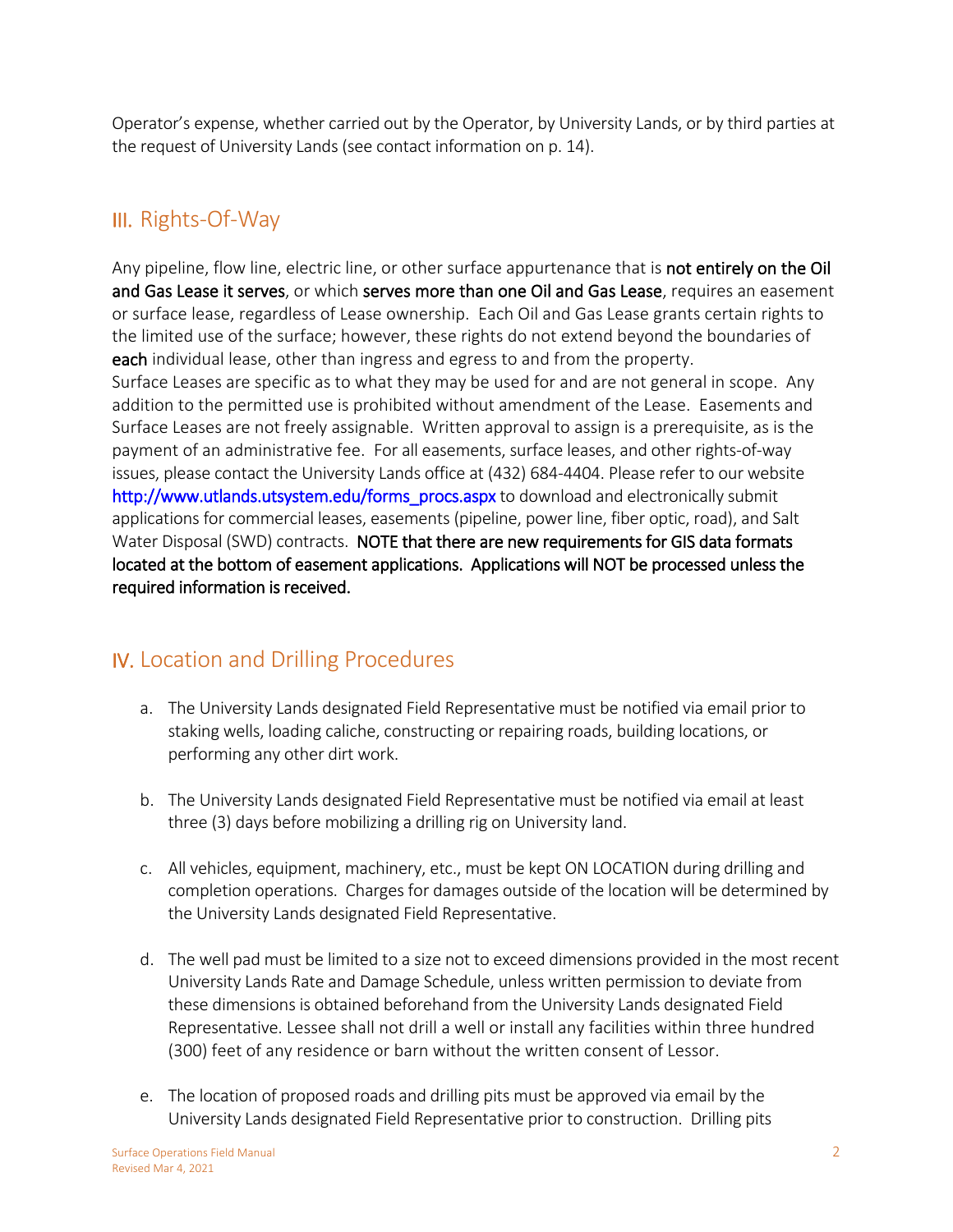constructed on sloping land must be located on the uphill side of the pad, unless an exception is granted via email by the University Lands designated Field Representative.

- f. No trash or other debris will be permitted to collect on the lease, except in containers specifically designed to temporarily hold trash and debris prior to disposal. No trash or other debris will be discarded on lease roads or allowed to scatter over the pastureland.
- g. Cellars must be immediately enclosed with University Lands approved fencing to prevent access by livestock or adequately covered per the University Lands designated Field Representative's requirements.
- h. During drilling and completion operations, adequate livestock fencing must be constructed on three (3) sides of the reserve pits. After the rig is removed from the location, fencing must be constructed on the fourth side of the pits. In areas where only cattle are grazed, the fencing material must be a minimum of four (4)-strand barbed wire. In areas that graze sheep and goats, the fencing material must be net wire. The fence shall remain in place until pit reclamation begins. Fencing specifications are subject to change at the discretion of the designated Field Representative.
- i. Drilling rigs must be removed from the location no later than ten (10) days after drilling operations are complete. At University Lands' discretion, a watchman may be required on location when the rig is not in operation. The Operator must provide the University Lands designated Field Representative with the watchman's name and contact information via email. The designated Field Representative must be notified via email when the drilling rig will be removed from the location.
- j. During wet weather, drilling rigs and other heavy equipment must not be moved on or off University land without the prior written consent of the University Lands designated Field Representative. Roads damaged by drilling or any other lease activity must be repaired immediately or as soon as weather conditions permit. All lease roads must be properly maintained by the Operator at all times. No off-road travel is permitted for any reason related to oilfield activity, unless written permission is given by the University Lands designated Field Representative. All vehicles must remain on existing roads at all times. Driving onto pastureland to avoid mud-holes, pot-holes, speed bumps or for any other reason is expressly prohibited and will result in a minimum penalty of \$3,000 per occurrence.
- k. Drilling and work-over pit closure must be accomplished by the "deep burial" method. Pit construction must be discussed with the University Lands designated Field Representative prior to construction. Pits must be lined with a minimum 12 mil plastic liner or equivalent. When operations are complete, pits must be drained and/or dried. The liner must be cut at or below the mud line and removed from the premises, not buried in the pit. All trash and refuse must be removed from the pits. The remaining cuttings and the liner below the mud line must be deep buried. All pits must be backfilled, contoured to grade with a minimum thickness of four (4) feet of clean soil, and the surface ripped. Pit re-seeding is required by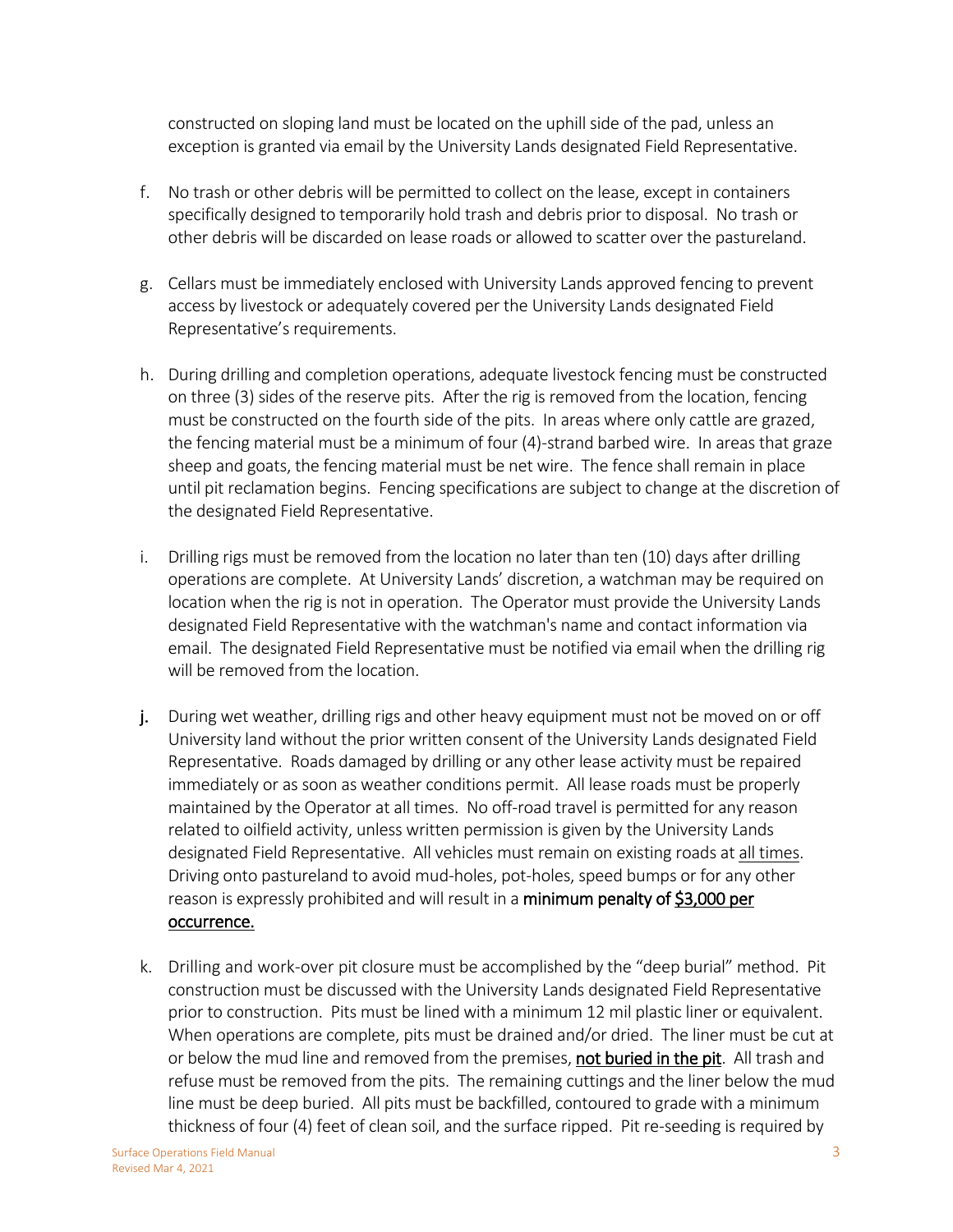University Lands and procedures can be found at

[http://www.utlands.utsystem.edu/forms/pdfs/SeedMixturesByCounties20080912.pdf.](http://www.utlands.utsystem.edu/forms/pdfs/SeedMixturesByCounties20080912.pdf) Pits must be inspected by the University Lands designated Field Representative before final closure approval is obtained.

# V. Caliche and Other Materials

University Lands designated Field Representative must be notified via email before entering any caliche pit. No pits are to be opened without written permission from designated Field Representative. All caliche must be paid for unless it is being reclaimed from an old location or road. Pit walls must be sloped and continuously maintained at a 3:1 grade by anyone utilizing or removing material from this source. It is the responsibility of the Oil and Gas Operator to ensure compliance of its contractors.

#### VI. Water

No water may be used from any source on University land without written permission from University Lands designated Field Representative and must comply with the University Lands Ground Water Management Plan. Advance payment for water use is required. The Operator must notify the University Lands designated Field Representative prior to drilling any water well or using any water from University land, except when obtained from a commercial facility. All water wells must be properly identified as described in the Groundwater Management Plan

[\(http://www.utlands.utsystem.edu/Surface/GroundwaterManagement.aspx\)](http://www.utlands.utsystem.edu/Surface/GroundwaterManagement.aspx)

### VII. Frac Pits

- a. All frac pits that serve two (2) or more leases require a five (5) year surface contract. If the contract is not renewed at the end of the primary term then the pit must be filled with soil material and reseeded according to University Lands procedures: [\(http://www.utlands.utsystem.edu/forms/pdfs/SeedMixturesByCounties20080912.pdf\)](http://www.utlands.utsystem.edu/forms/pdfs/SeedMixturesByCounties20080912.pdf)
- b. Only water less than 3,000 ppm total dissolved solids (TDS) may be stored in the frac pits. No flow back or produced water may be stored in a frac pit.

### VIII. Completed Well Sites

a. Pump jack guards must be erected around the perimeter of pumping units or other well head equipment. The guards must be maintained and kept intact at all times. University Lands approved fencing must be constructed around gas wells, flowing oil wells, or wells containing submersible pumps upon request by University Lands.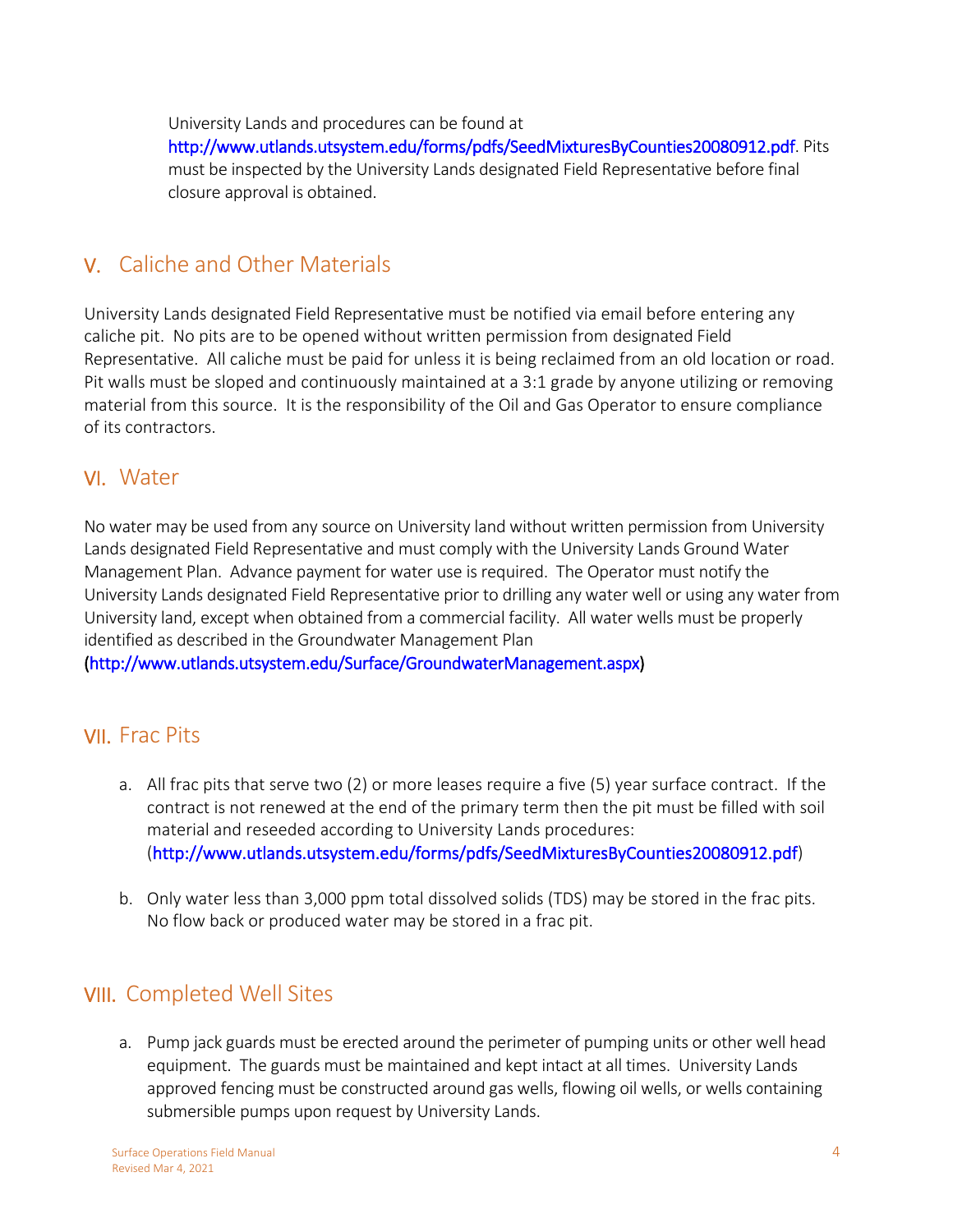- b. After well completion activities are finalized, all buildings, pipe, tubing, sucker rods, thread protectors, poly line, connections, fixtures, and surplus equipment of every type not necessary for the immediate operation of the lease must be removed from the premises. Surplus equipment, flow lines, and other material not actively being used to produce the lease cannot be stored on University Lands' leases and must be removed immediately. All electric utility structures including, but not limited to, transformers, power lines, and utility poles, which are not in use, must be removed from the lease, unless covered by an easement. Any equipment that is not anticipated for use within the next thirty (30) days will be considered stored on the site in violation of this paragraph and may be subject to penalty.
- c. Power line routing must be approved via email by the designated Field Representative prior to installation. Unless prior approval has been given, all power lines must follow roads and/or run parallel to section lines. Distribution of all power to equipment on location must be buried and not laid on the surface. Buried power lines are not permitted except on the well pad.
- d. Well sites must be kept free of weeds and trash or debris of any kind.

#### IX. Production Facilities

- a. Four (4)-strand barbed wire fencing (or net wire in areas adjacent to sheep or goat grazing) must be installed and maintained around the perimeter of the battery.
- b. Corner posts and gate posts must be cemented into the ground at a three (3)- foot depth or greater (see section XX EQUIPMENT AND BEST PRACTICES).
- c. Gates must be kept closed at all times.
- d. University Lands approved firewalls must be designed, constructed, and maintained to contain a minimum of 110% of the largest tank in the storage facility.
- e. Loading areas must include above-ground containment equipment to prevent spillage to the ground surface and must be kept pumped out. All tanks, drums, etc. must have secondary containment.
- f. Below grade containment must be double wall non-metallic construction.
- g. Battery sites must be kept free of vegetation, trash, and debris of any kind.
- h. A detailed diagram or drawing of the production facility and a list of all associated wells must be provided to University Lands no later than thirty (30) days after construction is completed. Please submit the above via email at [ogregulatory@utstystem.edu.](mailto:ogregulatory@utstystem.edu) An updated diagram or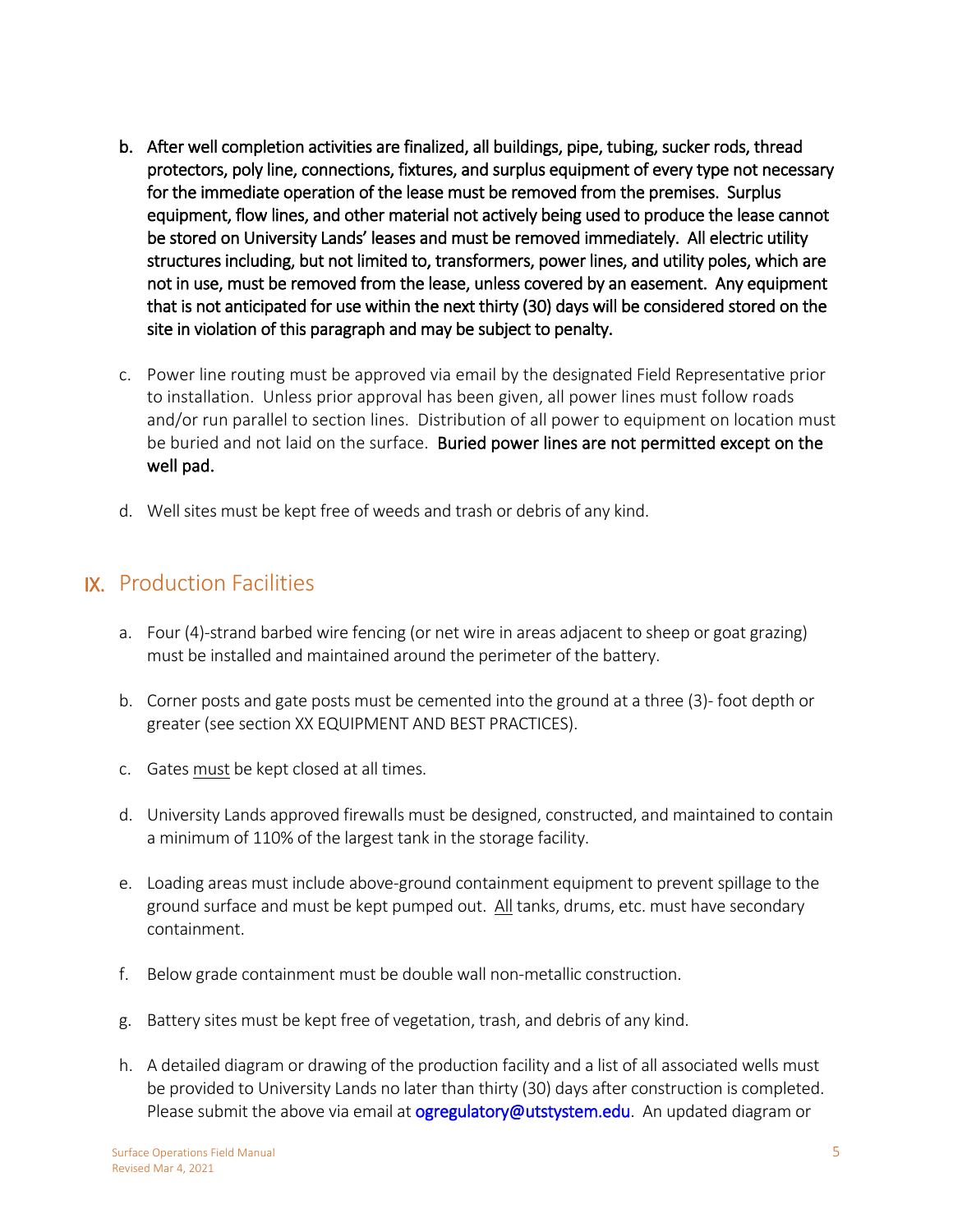drawing must be provided upon major modifications to the production facility.

- i. Surplus equipment, dead flow lines, poly line, connections, fixtures, and other material not actively being used to produce the lease cannot be stored at the battery and must be removed immediately. All electrical equipment including, but not limited to, transformers, power lines, and utility poles that are not in service (unless covered by an easement) must be removed from the lease. Any equipment that is not anticipated for use within the next thirty (30) days will be considered stored on the site in violation of this paragraph and may be subject to penalty.
- j. Easements and/or surface leases are required for flow lines, power lines, tank batteries, frac pits, water transfer lines, or any other appurtenances that serve more than one Oil and Gas Lease.

# X. Salt Water Disposal

- a. Except where permitted by the Oil and Gas Lease, no salt water disposal is allowed on University land without a Saltwater Disposal Agreement. Such agreements must be negotiated with University Lands.
- b. Any salt water or other unauthorized fluid discharge on University land must be immediately reported to the University Lands designated Field Representative via email. Please refer to the Soil Remediation Guide for clean-up requirements: [http://www.utlands.utsystem.edu/forms/pdfs/Soil\\_Remediation\\_Guidance.pdf.](http://www.utlands.utsystem.edu/forms/pdfs/Soil_Remediation_Guidance.pdf) Damages resulting from salt water or other fluid discharge will be assessed per the most recent University Lands Rate and Damage Schedule.

# XI. Flow Lines (Oil, Gas, Water)

- a. All new and replacement flow lines shall be placed within thirty (30) feet of lease roads. Any deviation must be approved in writing by the University Lands designated Field Representative. Each flow line must be identified every 1,000 feet with the following:
	- Operator Name
	- Operator Phone Number
	- Block
	- Section
	- Well Name and Number

Acceptability of surface laid vs. buried lines will be determined on a case –by-case basis, and the layout of all proposed flow lines must be approved via email by the University Lands designated Field Representative before beginning construction. All lines greater than four (4) inches must be buried to a minimum depth of 36 inches (3 feet). PVC piping material is not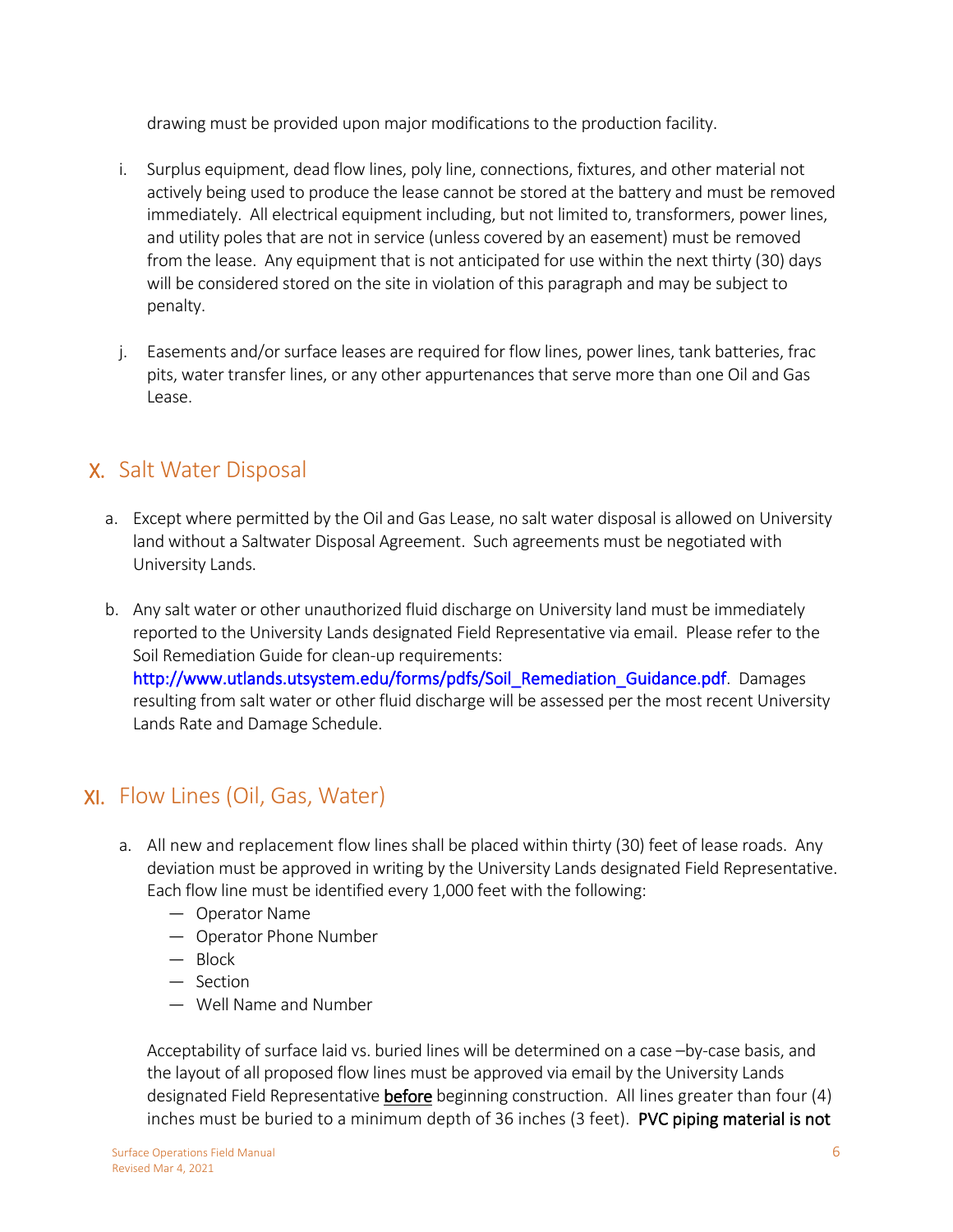#### allowed as construction material.

- b. All flow and water lines must be buried under roads with a minimum twelve (12) inches overburden in a manner that protects the lines from damage. The line locations must be identified by signs at each road crossing.
- c. All unused flow and water lines, thread protectors, excess connections, fittings, trash, and debris must be removed from the lease immediately after lines are installed or repaired.

### XII. Pipelines and Gas Gathering Lines

- a. The Pipeline Company (Gas or Oil Purchaser/Transporter) must notify the University Lands designated Field Representative via email within three (3) days of a scheduled pipeline installation, repair, or replacement. The line must be identified by:
	- Operator Name
	- Operator Phone Number
	- Block
	- Section
	- Line Identification Number
	- University Lands' Easement Number
- c. In the event of an emergency repair or replacement, the University Lands designated Field Representative must be notified by the pipeline company via email concurrently with the DIG TESS or One Call notification process.
- d. Most major gas pipelines are covered by University Lands easements issued to pipeline companies and these pipelines are their responsibility. However, it is common for smaller diameter gas lines to be installed by a pipeline company for the benefit of an Oil and Gas Operator, i.e. to carry produced gas from a production battery located on an Oil and Gas Lease to a main gas gathering line. If a University Lands easement has not been issued for a gas gathering line to either the gas gathering company or the Oil and Gas Operator, removal of the line and related equipment is primarily the responsibility of the Oil and Gas Operator. Gas gathering lines and related equipment not being used must be removed from the premises.
- e. The owner of the gas gathering lines and related equipment must know the location of these lines and related equipment, including meter housings, risers, gas lines, gas gathering lines, etc. Except in emergency situations, ADVANCE notification via email must be given to the University Lands designated Field Representative of leaks, repairs, replacements, or removal of gas gathering lines, meter housing, risers, etc. Damages may be due per the most recent University Lands Rate and Damage Schedule.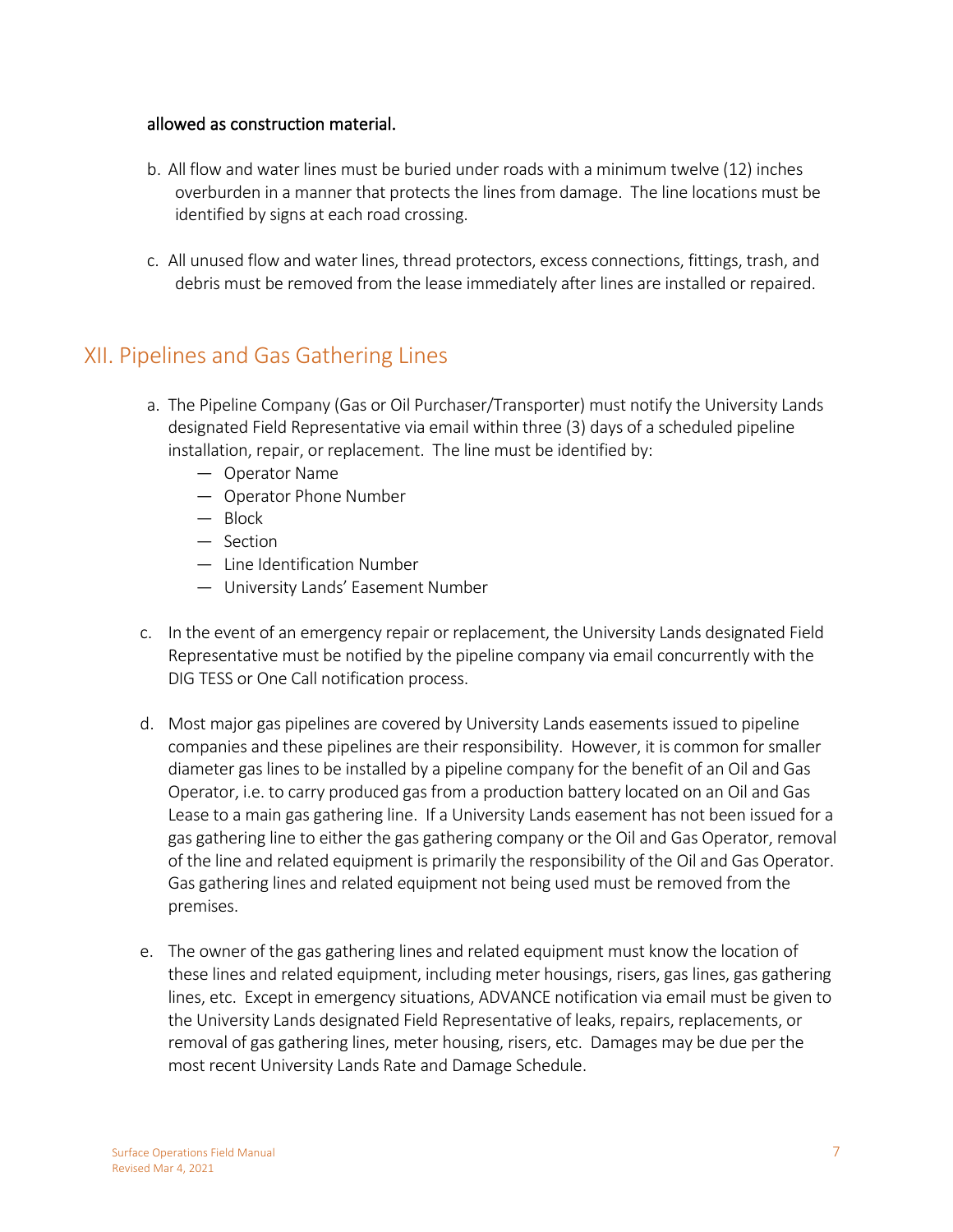### XIII. Plugging and Abandonment Procedures

- a. Rules and Regulations as stated in the Board for Lease Rules (or successor) and under *Natural Resources Code*, Section 89.002(a)(12), an " 'inactive well' means an unplugged well that has had no reported production, disposal, injection, or other permitted activity for a period of greater than twelve (12) months:" the rules and regulations for inactive wells must be followed.
- b. Prior to abandonment of a well or tank battery, the University Lands designated Field Representative must be notified via email. After abandonment of a well or tank battery, caliche must be removed down to the natural grade. Additionally, the restored ground surface must be ripped. Re-seeding is required by University Lands; the procedures can be found at:

[http://www.utlands.utsystem.edu/forms/pdfs/SeedMixturesByCounties20080912.pdf.](http://www.utlands.utsystem.edu/forms/pdfs/SeedMixturesByCounties20080912.pdf)

- c. All abandoned production equipment, flow lines, power poles, transformers, power lines, fencing, gas meter runs, and all other material related to the lease must be removed from the lease.
- d. Lease restoration must be approved by the University Lands designated Field Representative via email.
- e. In accordance with *Texas Education Code* Section 66.83(d), "personal property, including casing, equipment, and fixtures remaining on lands covered by the lease more than one (1) year after the expiration or other termination of the lease shall be considered to be abandoned." University Lands may take title to abandoned personal property in any manner and keep or use the proceeds for any purpose allowed by law. The Operator will be liable to University Lands for the positive difference between the cost of disposing of abandoned personal property and the proceeds, if any, from the disposition. However, this provision is at the discretion of University Lands, and it should not be understood to relieve Operator from any responsibility under this Manual or otherwise.

# XIV. Lease Surface Maintenance

#### NOTE: Royalties are due on any lost oil or gas.

- a. All facilities are to be identified in accordance with the requirements of Statewide Rule 3, 16 *Texas Administrative* Code §3.3 promulgated *by* the Texas Railroad Commission.
- b. Email notification to the University Lands designated Field Representative is required prior to constructing or repairing roads.
- c. Water lines, flow lines, gathering lines, separators, tank batteries, and other storage equipment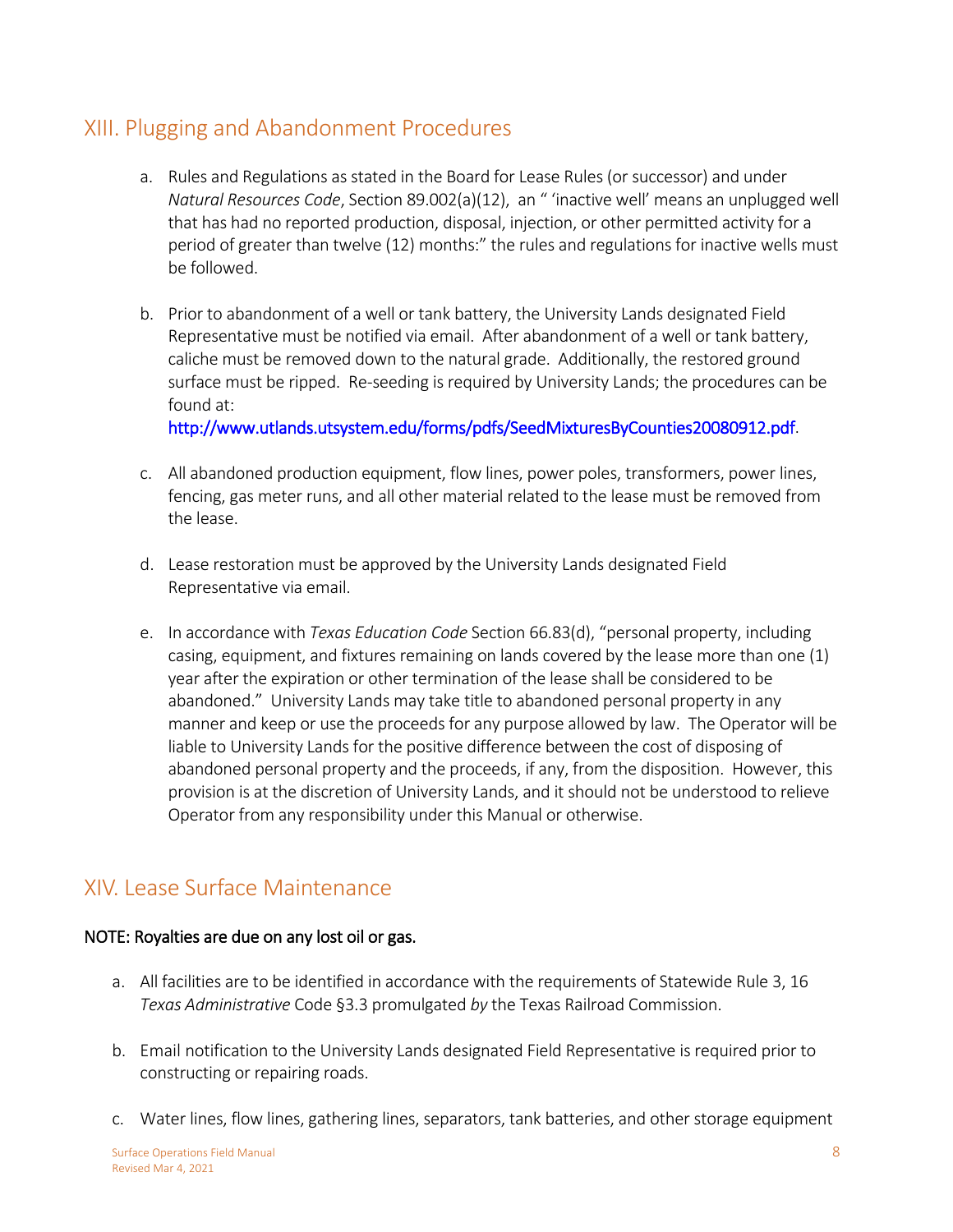must be kept free from leaks. If failures occur, spills must be immediately reported by email to the University Lands designated Field Representative. Approved action must be taken to remedy the situation. Royalties are due on any lost oil or gas. Surface and/or environmental damages resulting from leaks or spills may be due. Remediation is required per Statewide Rule 91, 16 T.A.C §3.91 and at any time upon request by University Lands.

d. Surplus equipment, tanks, pipe, tubing, sucker rods, flow lines, and all other material not used to produce the lease may not be stored on University land and must be removed immediately. If storage of surplus equipment is required by the Operator, a surface lease must be obtained from University Lands. Any equipment that is not anticipated for use within the next thirty (30) days will be considered stored on the site and may be assessed penalties for non-compliance.

# XV. Roads, Cattle Guards, Gates, and Locks

- a. Operator may only use lease roads constructed for purposes of oil and gas exploration and production. Use of ranch roads, pipeline rights-of-way, etc. is prohibited for oilfield operations.
- b. Construction of new roads or alteration of existing roads requires prior written approval from the University Lands designated Field Representative.
- c. Existing and new lease roads must be maintained by the Oil and Gas Operator(s) at all times. Immediate attention is to be given to mud holes or washouts of roads to preclude the widening or alteration of roads by driving around the damaged area. Mud holes and washouts are to be filled with suitable material. Failure to properly maintain roads will result in additional charges for damages per the most recent University Lands Rate and Damage Schedule. Driving into pastureland to avoid mud holes, washouts, or speed bumps is expressly prohibited and will result in a minimum penalty of \$3,000 per occurrence.
- d. Only University Lands approved cattle guards may be installed, and they must be maintained and kept clean at all times. Cattle guards are solely the responsibility of the Operator. Cattle guards are not the responsibility of University Lands or the University Lands grazing lessee. Cattle guards are allowed by University Lands as a convenience to the Operator; therefore, the Operator is responsible for all maintenance of cattle guards that provide access to an Oil and Gas Lease.
- e. Cattle guards adjacent to public roads are of particular concern to University Lands. There is an inherent danger of livestock accessing public roads through improperly maintained or non-functional cattle guards. For this reason, it is important for Operators to evaluate the need for each cattle guard; those that are not absolutely necessary should be removed. In some situations, it may be appropriate to close some currently active roads and build new ones to consolidate access through fewer cattle guards.
- f. At the request of University Lands, the Operator(s) must install an approved gate with a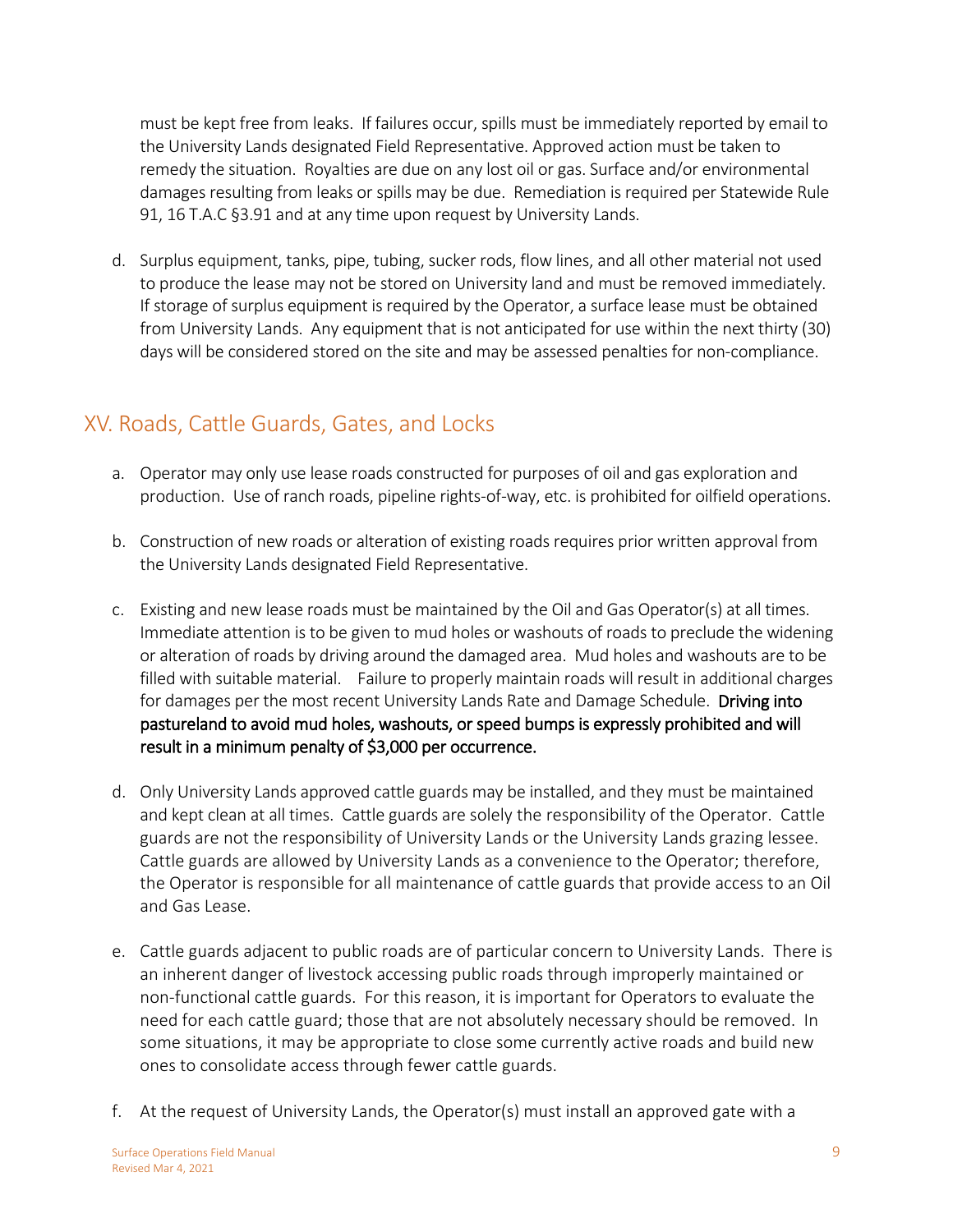locking wheel at any designated cattle guard. The wheel must provide a space for a University Lands lock and a space for the University Lands grazing lessee's lock. A locked gate controls unauthorized access, prevents loss of livestock, and provides safer conditions for the traveling public. All locks must be clearly labeled by the owners to identify those having access to the lease.

- g. Regarding roads, cattle guards, and gates utilized in common by multiple users, Operators will be jointly and severally liable for all maintenance, repairs, and damages.
- h. All activities regarding removal and gating of cattle guards should be coordinated with the University Lands designated Field Representative. Should Operators wish further clarification please contact the Associate Director- Surface Interests, Richard Brantley, at (432) 684-4404.

### XVI. Vehicles

The maximum speed limit on University land lease roads is thirty (30) mph unless otherwise posted. The Operator is liable for any damage resulting from excessive speed or unsafe operation.

### XVII. Fire Prevention

- a. Keep grass and all combustible materials clear from all pumping units and tank batteries.
- b. Electric lines running from a power source to the pumping unit must be buried with a minimum twelve (12) inches of ground cover.
- c. The Operator is responsible for all fire damages attributable to their operations and is accountable for any subsequent damage payments for loss of grazing land and/or fencing.

# XVIII. Alcoholic Beverages, Hunting and Fishing

- a. No person may possess or consume alcoholic beverages or any controlled substances while on University land.
- b. Hunting and fishing are not allowed by the Oil and Gas Lease on University land.
- c. Firearms or other weapons are not allowed on the Oil and Gas Lease.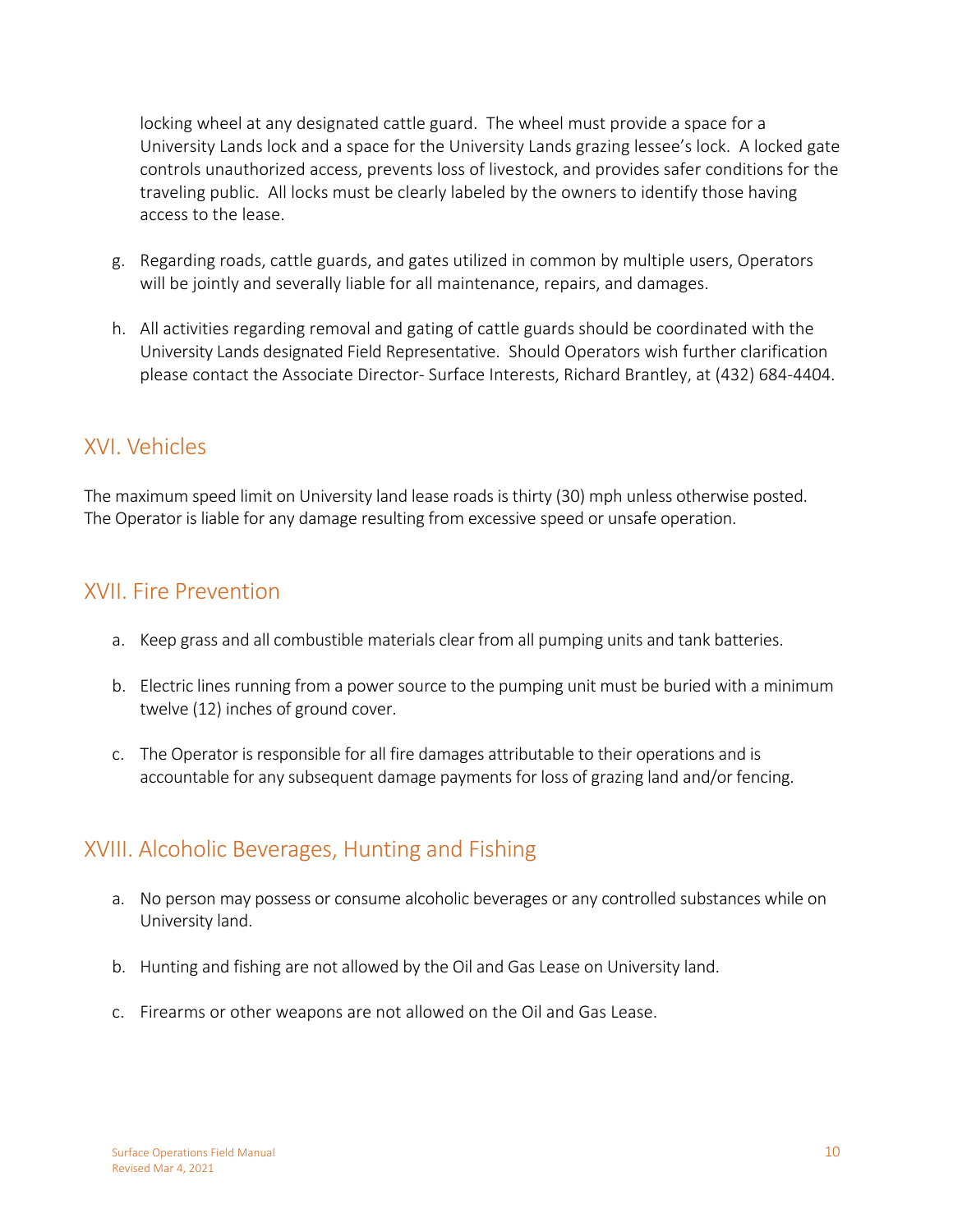# XIX. Compliance Enforcement Options

Options available to University Lands to assure Operator and Pipeline Company compliance with the conditions set forth in this University Lands Operations Manual include, but are not limited to:

- a. Payments or penalties assessed as per the University Lands Rate and Damage Schedule.
- b. As stated in Article 3.38 of the Board for Lease (or successor) Rules, assessment of a penalty in the greater amount of \$750.00 or \$25.00 a day will be charged for unresolved violations, if such violations are not corrected within a thirty (30) day period.
- c. Referral to the Attorney General under *Texas Education Code*, Section 66.46(i): The construction, maintenance, ownership, or possession of a facility or structure on University land without a proper easement or lease is a violation of the code and may result in enforcement action and penalties (\$50/day minimum up to \$1,000/day maximum) per violation.
- d. Referral to the appropriate County Attorney under *Texas Health and Safety Code*, Section 365.012. This section makes illegal the disposal of litter or solid waste at a place not designated for such disposal, and imposes penalties ranging from a misdemeanor up to a state jail felony for violations.
- e. Lease forfeiture by action of the Board for Lease of University Lands (or successor) or easement termination by action of the University of Texas Board of Regents.
- f. Unauthorized use of the surface of the premises constitutes a trespass and causes injury to the land. If University Lands is forced to remediate this problem, the responsible party may be assessed penalties and will be held liable for all expenses reasonably incurred.

# XX. Equipment and Best Practices

For illustrations of University approved installations, please refer to the following website: <http://www.utlands.utsystem.edu/surface/bestpractices.aspx>

### XXI. Miscellaneous

- a. If any person is observed on University land without an apparent business purpose, please notify the University Lands designated Field Representative immediately.
- b. Damage to any University land by an Operator or its agents must be immediately reported to the designated Field Representative. Repairs or damages due will be determined by the designated Field Representative per the most recent University Lands Rate and Damage Schedule.